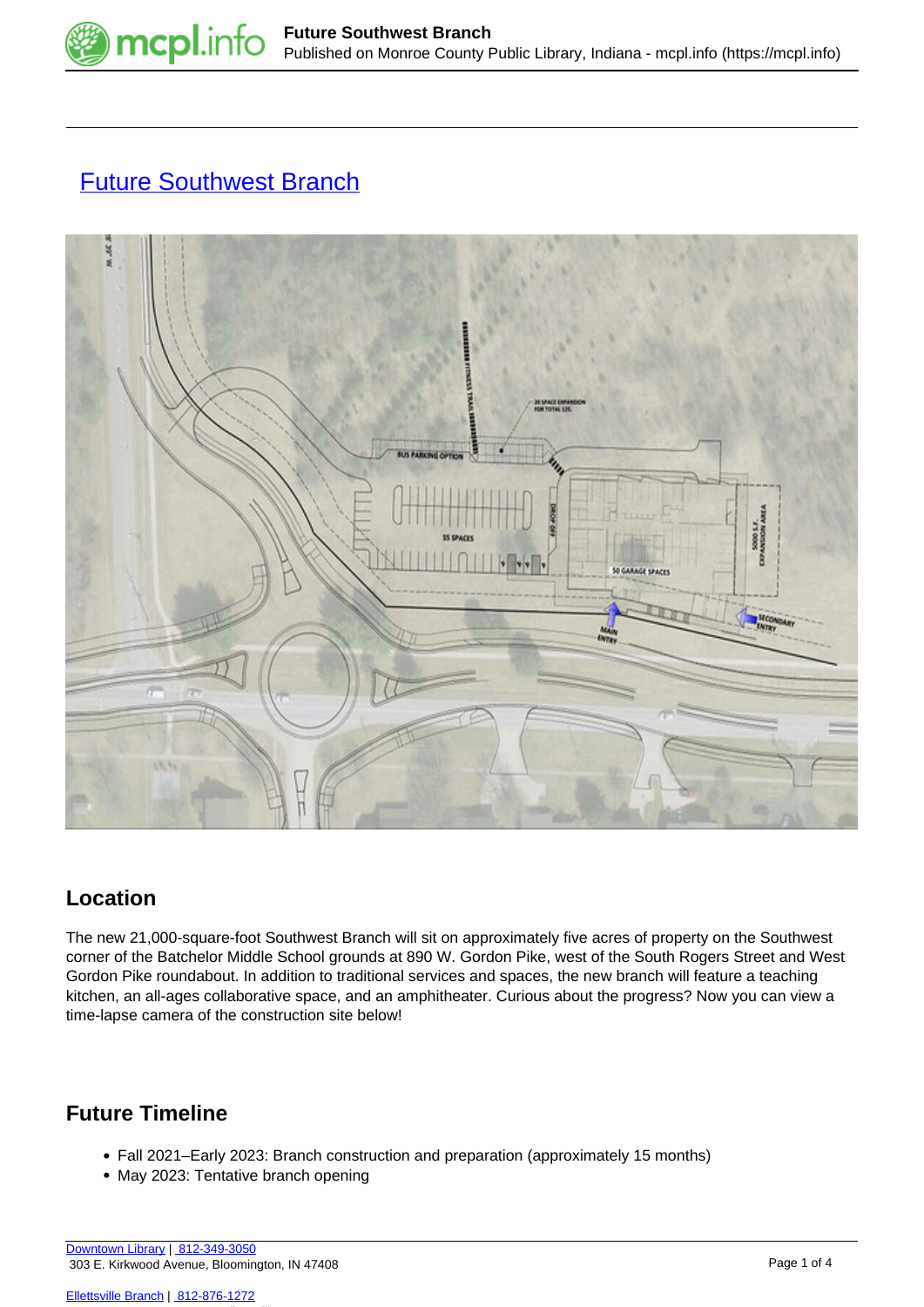

#### **History**

- In April 2018, the Library Board of Trustees approved hiring Matheu Architects, PC for a branch planning study. Our recent [strategic direction planning](https://mcpl.info/stratplan) process validated the community's need and desire for an additional branch.
- In the summer of 2018, conversations between the Library, Matheu Architects, PC, and a number of community leaders and stakeholders informed a general Southwest location of this potential third facility. The Southwest portion of the county is the largest growing area in terms of residential growth and population, is an underserved area for library services, and is one of the few available and viable land areas.
- In September 2018, many Southwest-area residents participated in scheduled community conversations to provide input into a new Southwest branch. Additionally, over 800 Monroe County residents provided feedback via a survey, email, or by phone.
- In February 2019, Matheu Architects, PC's **branch planning study** was presented to and unanimously approved by the Library Board of Trustees at which point, we began discussions with its real estate broker. Operational costs would be funded without impact on the two current Library branches and construction costs funded without any anticipated increase in tax rates.
- In Summer 2019, Matheu Architects, PC was hired to design the new branch. The company was selected based on proven qualifications and project experience.

In Fall 2019, a potential site was identified and discussions began to take place. Additionally, budget and potential funding options were identified.

In December 2019, the Community Foundation of Bloomington and Monroe County [awarded the Library a](https://mcpl.info/blogs/love-reading/library-receives-grant-future-southwest-branch-teaching-kitchen) [grant](https://mcpl.info/blogs/love-reading/library-receives-grant-future-southwest-branch-teaching-kitchen) for equipment, appliances, and supplies to establish a 600-square foot teaching kitchen in the future Southwest Branch.

In March 2020, the Library Board of Trustees and the Monroe County Community School Corporation Board (MCCSC) approved a purchase for sale agreement for an approximately 5-acre property on the Southwest corner of the Batchelor Middle School site at 900 W. Gordon Pike.

In Summer 2020, we began the development of a required site and county subdivision plan.

In September 2020, Hoosier Forestry Consultants, LLC performed a timber area review of the land, detailed [in this report.](http://mcpl.info/sites/default/files/images/mcpl_timber_area_report_2020.pdf) The Library Board of Trustees selected and approved a building footprint and siting option.

In November 2020, we submitted the required site and county subdivision plan to the County.

- From January–February 2021, we received the approval of our subdivision and property recording and purchased the land from Monroe County Community School Corporation (MCCSC).
- From January–March 2021, we finalized the interior finishes and design development.
- In June 2021, the Monroe County Council approved a bond for branch construction (at current tax rate) and [Friends of the Library pledge \\$650,000 to the new branch.](https://mcpl.info/blogs/think-library/friends-library-pledge-650000-new-branch)
- From March–September 2021, we completed construction documents, sought a bid, and approved a contract (with Strauser Construction). In September, a construction bond was sold.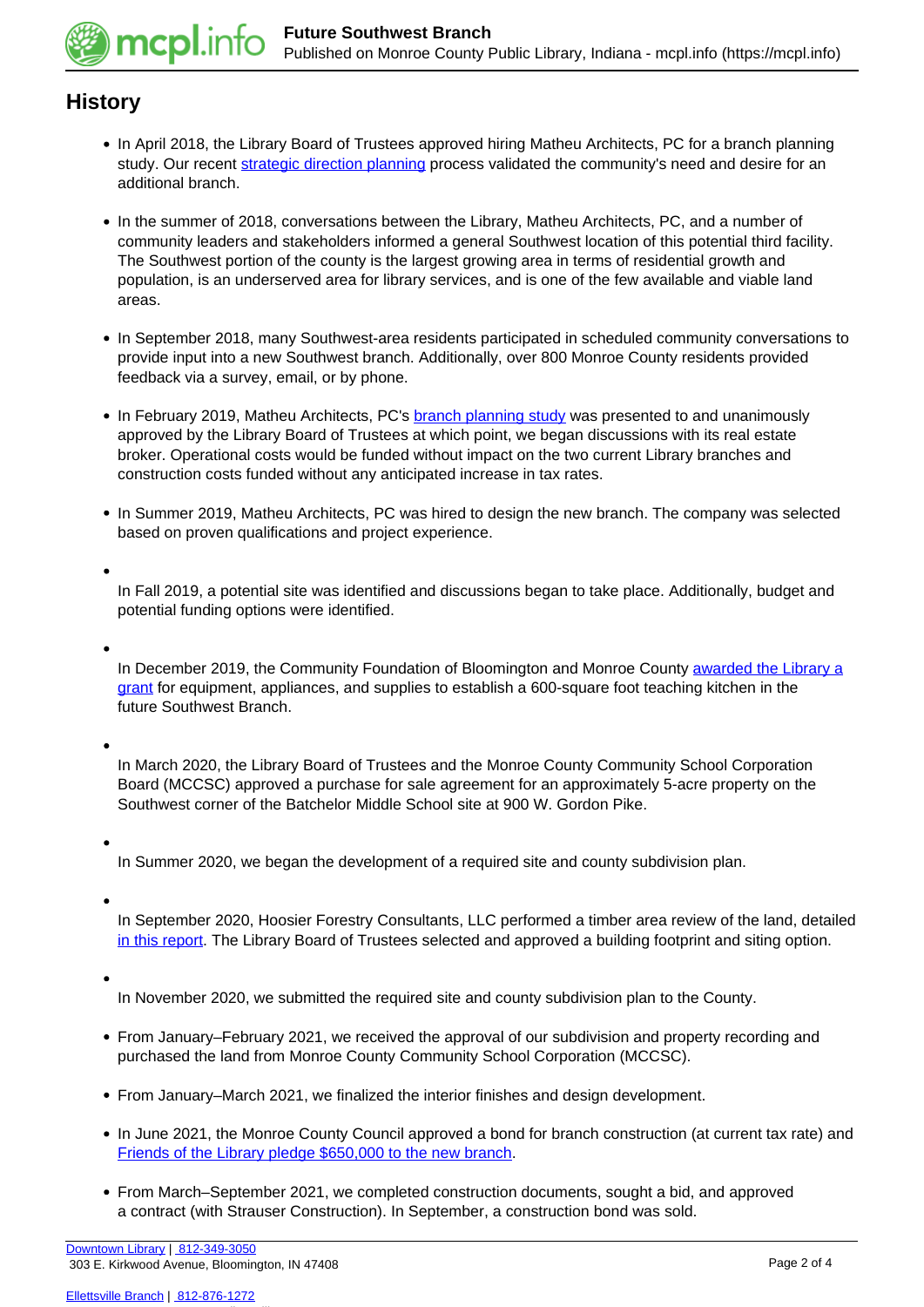

### **Time-Lapse Camera of Construction Site**

(Hover your mouse over the image to access the controls)

#### **Media Coverage**

- [WTIU/WFIU April 8, 2022 video and article on the branch construction progress](https://indianapublicmedia.org/news/monroe-county-public-library-third-branch-under-contraction,-set-to-be-completed-early-2023.php)
- [WTIU/WFIU November 22, 2021 coverage of construction preparation](https://indianapublicmedia.org/news/new-monroe-county-library-to-open-early-2023.php)
- [Bloomington Chamber of Commerce September 15, 2021 coverage on new branch construction site](https://www.chamberbloomington.org/advocacy-matters/monroe-county-public-library-board-to-vote-on-new-branch-construction-contract)
- [WFHB July 22, 2021 coverage on construction bids and design](https://wfhb.org/news/wfhb-local-news-july-22nd-2021/)
- [The Herald-Times](https://infoweb.newsbank.com/apps/news/openurl?ctx_ver=z39.88-2004&rft_id=info%3Asid/infoweb.newsbank.com&svc_dat=AWNB&req_dat=0DD3BE21DE64C6C0&rft_val_format=info%3Aofi/fmt%3Akev%3Amtx%3Actx&rft_dat=document_id%3Anews%252F183674C70167E0E8) [June 28, 2021 New Library Branch to Feature V-shaped Roof, Lost of Windows,](https://infoweb.newsbank.com/apps/news/openurl?ctx_ver=z39.88-2004&rft_id=info%3Asid/infoweb.newsbank.com&svc_dat=AWNB&req_dat=0DD3BE21DE64C6C0&rft_val_format=info%3Aofi/fmt%3Akev%3Amtx%3Actx&rft_dat=document_id%3Anews%252F183674C70167E0E8) [Teaching Kitchen](https://infoweb.newsbank.com/apps/news/openurl?ctx_ver=z39.88-2004&rft_id=info%3Asid/infoweb.newsbank.com&svc_dat=AWNB&req_dat=0DD3BE21DE64C6C0&rft_val_format=info%3Aofi/fmt%3Akev%3Amtx%3Actx&rft_dat=document_id%3Anews%252F183674C70167E0E8)
- [WTIU/WFIU June 11, 2021 Monroe County Could Add New Branch By End of 2022](https://indianapublicmedia.org/news/monroe-county-could-add-new-library-by-end-of-2022.php)
- [The Herald-Times](https://infoweb.newsbank.com/apps/news/openurl?ctx_ver=z39.88-2004&rft_id=info%3Asid/infoweb.newsbank.com&svc_dat=AWNB&req_dat=0DD3BE21DE64C6C0&rft_val_format=info%3Aofi/fmt%3Akev%3Amtx%3Actx&rft_dat=document_id%3Anews%252F1830ACAF8F5FBEC8) [June 10, 2021 County Council approves \\$6M bond for new library branch](https://infoweb.newsbank.com/apps/news/openurl?ctx_ver=z39.88-2004&rft_id=info%3Asid/infoweb.newsbank.com&svc_dat=AWNB&req_dat=0DD3BE21DE64C6C0&rft_val_format=info%3Aofi/fmt%3Akev%3Amtx%3Actx&rft_dat=document_id%3Anews%252F1830ACAF8F5FBEC8) (watch on [CATS\)](https://catstv.net/m.php?q=9783&t=8799)
- [The Herald-Times](https://infoweb.newsbank.com/apps/news/openurl?ctx_ver=z39.88-2004&rft_id=info%3Asid/infoweb.newsbank.com&svc_dat=AWNB&req_dat=0DD3BE21DE64C6C0&rft_val_format=info%3Aofi/fmt%3Akev%3Amtx%3Actx&rft_dat=document_id%3Anews%252F17E9557BEE665390) [November 6, 2020 coverage on the upcoming land purchase Library Board vote](https://infoweb.newsbank.com/apps/news/openurl?ctx_ver=z39.88-2004&rft_id=info%3Asid/infoweb.newsbank.com&svc_dat=AWNB&req_dat=0DD3BE21DE64C6C0&rft_val_format=info%3Aofi/fmt%3Akev%3Amtx%3Actx&rft_dat=document_id%3Anews%252F17E9557BEE665390)
- [The Herald-Times](https://infoweb.newsbank.com/apps/news/openurl?ctx_ver=z39.88-2004&rft_id=info%3Asid/infoweb.newsbank.com&svc_dat=AWNB&req_dat=0DD3BE21DE64C6C0&rft_val_format=info%3Aofi/fmt%3Akev%3Amtx%3Actx&rft_dat=document_id%3Anews%252F17E70D94DEE9F0C0) [October 30, 2020 letter to the editor from Bloomington Environmental and Tree](https://infoweb.newsbank.com/apps/news/openurl?ctx_ver=z39.88-2004&rft_id=info%3Asid/infoweb.newsbank.com&svc_dat=AWNB&req_dat=0DD3BE21DE64C6C0&rft_val_format=info%3Aofi/fmt%3Akev%3Amtx%3Actx&rft_dat=document_id%3Anews%252F17E70D94DEE9F0C0) **[Commissions](https://infoweb.newsbank.com/apps/news/openurl?ctx_ver=z39.88-2004&rft_id=info%3Asid/infoweb.newsbank.com&svc_dat=AWNB&req_dat=0DD3BE21DE64C6C0&rft_val_format=info%3Aofi/fmt%3Akev%3Amtx%3Actx&rft_dat=document_id%3Anews%252F17E70D94DEE9F0C0)**
- [WTIU/WFIU October 1, 2020 coverage on the branch design Board of Trustees vote](https://indianapublicmedia.org/news/mcpl-board-of-trustees-votes-on-building-design-for-new-branch,-includes-underground-parking-garage.php)
- **[B-Square Beacon](https://bsquarebeacon.com/2020/09/30/library-board-votes-to-spend-more-cut-less-forest-for-new-branch/) [September 30, 2020 article on the branch design Board of Trustees vote](https://bsquarebeacon.com/2020/09/30/library-board-votes-to-spend-more-cut-less-forest-for-new-branch/)**
- [The Herald-Times](https://infoweb.newsbank.com/apps/news/openurl?ctx_ver=z39.88-2004&rft_id=info%3Asid/infoweb.newsbank.com&svc_dat=AWNB&req_dat=0DD3BE21DE64C6C0&rft_val_format=info%3Aofi/fmt%3Akev%3Amtx%3Actx&rft_dat=document_id%3Anews%252F17DD72AB62C80998) [September 30, 2020 article on the branch design Board of Trustees vote](https://infoweb.newsbank.com/apps/news/openurl?ctx_ver=z39.88-2004&rft_id=info%3Asid/infoweb.newsbank.com&svc_dat=AWNB&req_dat=0DD3BE21DE64C6C0&rft_val_format=info%3Aofi/fmt%3Akev%3Amtx%3Actx&rft_dat=document_id%3Anews%252F17DD72AB62C80998)
- [WTIU/WFIU September 28, 2020 coverage on the branch design options](https://indianapublicmedia.org/news/monroe-county-public-library-trustees-to-vote-on-southwest-branch-design.php)
- [The Herald-Times](https://infoweb.newsbank.com/apps/news/openurl?ctx_ver=z39.88-2004&rft_id=info%3Asid/infoweb.newsbank.com&svc_dat=AWNB&req_dat=0DD3BE21DE64C6C0&rft_val_format=info%3Aofi/fmt%3Akev%3Amtx%3Actx&rft_dat=document_id%3Anews%252F17DC72CA4FCB3A68) [September 28, 2020 article on the branch design options](https://infoweb.newsbank.com/apps/news/openurl?ctx_ver=z39.88-2004&rft_id=info%3Asid/infoweb.newsbank.com&svc_dat=AWNB&req_dat=0DD3BE21DE64C6C0&rft_val_format=info%3Aofi/fmt%3Akev%3Amtx%3Actx&rft_dat=document_id%3Anews%252F17DC72CA4FCB3A68)
- [The Herald-Times](https://infoweb.newsbank.com/apps/news/document-view?p=AWNB&t=&sort=YMD_date%3AD&fld-base-0=alltext&maxresults=20&val-base-0=%22Column%3A%20Library%20official%20responds%20to%20concerns%20about%20tree%20removal%22&docref=news/17C7B2CDEEA34138) [July 27, 2020 guest column from Library Board of Trustees President, John Walsh](https://infoweb.newsbank.com/apps/news/document-view?p=AWNB&t=&sort=YMD_date%3AD&fld-base-0=alltext&maxresults=20&val-base-0=%22Column%3A%20Library%20official%20responds%20to%20concerns%20about%20tree%20removal%22&docref=news/17C7B2CDEEA34138) [responding to concerns about tree removal](https://infoweb.newsbank.com/apps/news/document-view?p=AWNB&t=&sort=YMD_date%3AD&fld-base-0=alltext&maxresults=20&val-base-0=%22Column%3A%20Library%20official%20responds%20to%20concerns%20about%20tree%20removal%22&docref=news/17C7B2CDEEA34138)
- [Bloom Magazine](https://www.magbloom.com/2020/04/monroe-county-public-library-celebrates-200-years-of-literacy/) [April 4, 2020 coverage of Library bicentennial, including new branch and teaching kitchen](https://www.magbloom.com/2020/04/monroe-county-public-library-celebrates-200-years-of-literacy/) [information](https://www.magbloom.com/2020/04/monroe-county-public-library-celebrates-200-years-of-literacy/)
- [WTIU/WFIU March 5, 2020 coverage of Library Board approval of a purchase agreement to buy a portion of](https://indianapublicmedia.org/news/monroe-co.-library-identifies-possible-sites-for-new-branch.php) [the Batchelor Middle School property](https://indianapublicmedia.org/news/monroe-co.-library-identifies-possible-sites-for-new-branch.php)
- [The](https://www.idsnews.com/article/2020/03/monroe-county-public-library-approves-new-southwest-branch) [Indiana Daily Student](https://www.idsnews.com/article/2020/03/monroe-county-public-library-approves-new-southwest-branch) [March 5, 2020 article on Board approval of a purchase agreement to sell a](https://www.idsnews.com/article/2020/03/monroe-county-public-library-approves-new-southwest-branch) [portion of the Batchelor Middle School property to the Library](https://www.idsnews.com/article/2020/03/monroe-county-public-library-approves-new-southwest-branch)
- [The Herald-Times](https://infoweb.newsbank.com/apps/news/openurl?ctx_ver=z39.88-2004&rft_id=info%3Asid/infoweb.newsbank.com&svc_dat=AWNB&req_dat=0DD3BE21DE64C6C0&rft_val_format=info%3Aofi/fmt%3Akev%3Amtx%3Actx&rft_dat=document_id%3Anews%252F1797466145498400) [March 2, 2020 article on Board approval of a purchase agreement to sell a portion of the](https://infoweb.newsbank.com/apps/news/openurl?ctx_ver=z39.88-2004&rft_id=info%3Asid/infoweb.newsbank.com&svc_dat=AWNB&req_dat=0DD3BE21DE64C6C0&rft_val_format=info%3Aofi/fmt%3Akev%3Amtx%3Actx&rft_dat=document_id%3Anews%252F1797466145498400) [Batchelor Middle School property to the Library](https://infoweb.newsbank.com/apps/news/openurl?ctx_ver=z39.88-2004&rft_id=info%3Asid/infoweb.newsbank.com&svc_dat=AWNB&req_dat=0DD3BE21DE64C6C0&rft_val_format=info%3Aofi/fmt%3Akev%3Amtx%3Actx&rft_dat=document_id%3Anews%252F1797466145498400)
- [The Herald-Times](https://infoweb.newsbank.com/apps/news/openurl?ctx_ver=z39.88-2004&rft_id=info%3Asid/infoweb.newsbank.com&svc_dat=AWNB&req_dat=0DD3BE21DE64C6C0&rft_val_format=info%3Aofi/fmt%3Akev%3Amtx%3Actx&rft_dat=document_id%3Anews%252F1795A2EF0A2D6090) [February 26, 2020 article on Board approval of a purchase agreement to sell a portion of](https://infoweb.newsbank.com/apps/news/openurl?ctx_ver=z39.88-2004&rft_id=info%3Asid/infoweb.newsbank.com&svc_dat=AWNB&req_dat=0DD3BE21DE64C6C0&rft_val_format=info%3Aofi/fmt%3Akev%3Amtx%3Actx&rft_dat=document_id%3Anews%252F1795A2EF0A2D6090) [Batchelor Middle School property to the Library](https://infoweb.newsbank.com/apps/news/openurl?ctx_ver=z39.88-2004&rft_id=info%3Asid/infoweb.newsbank.com&svc_dat=AWNB&req_dat=0DD3BE21DE64C6C0&rft_val_format=info%3Aofi/fmt%3Akev%3Amtx%3Actx&rft_dat=document_id%3Anews%252F1795A2EF0A2D6090)
- [The Herald-Times](https://infoweb.newsbank.com/apps/news/openurl?ctx_ver=z39.88-2004&rft_id=info%3Asid/infoweb.newsbank.com&svc_dat=AWNB&req_dat=0DD3BE21DE64C6C0&rft_val_format=info%3Aofi/fmt%3Akev%3Amtx%3Actx&rft_dat=document_id%3Anews%252F177D43A09B6565B0) [December 14, 2019 article on the Community Foundation of Bloomington and Monroe](https://infoweb.newsbank.com/apps/news/openurl?ctx_ver=z39.88-2004&rft_id=info%3Asid/infoweb.newsbank.com&svc_dat=AWNB&req_dat=0DD3BE21DE64C6C0&rft_val_format=info%3Aofi/fmt%3Akev%3Amtx%3Actx&rft_dat=document_id%3Anews%252F177D43A09B6565B0) [County's community impact grant awards](https://infoweb.newsbank.com/apps/news/openurl?ctx_ver=z39.88-2004&rft_id=info%3Asid/infoweb.newsbank.com&svc_dat=AWNB&req_dat=0DD3BE21DE64C6C0&rft_val_format=info%3Aofi/fmt%3Akev%3Amtx%3Actx&rft_dat=document_id%3Anews%252F177D43A09B6565B0)
- [B97 March 3, 2019 interview with Marilyn Wood on the Library, including the new branch](http://wbwb.com/podcasting/watching-bloomington?archive=2019-03)
- [WTIU/WFIU February 25, 2019 coverage of three potential locations for a new branch](https://indianapublicmedia.org/news/monroe-co.-library-identifies-possible-sites-for-new-branch.php)
- [The Herald-Times](https://infoweb.newsbank.com/apps/news/openurl?ctx_ver=z39.88-2004&rft_id=info%3Asid/infoweb.newsbank.com&svc_dat=AWNB&req_dat=0DD3BE21DE64C6C0&rft_val_format=info%3Aofi/fmt%3Akev%3Amtx%3Actx&rft_dat=document_id%3Anews%252F1708DF930344DA60) [December 26, 2018 article on feasibility study results and community feedback on the](https://infoweb.newsbank.com/apps/news/openurl?ctx_ver=z39.88-2004&rft_id=info%3Asid/infoweb.newsbank.com&svc_dat=AWNB&req_dat=0DD3BE21DE64C6C0&rft_val_format=info%3Aofi/fmt%3Akev%3Amtx%3Actx&rft_dat=document_id%3Anews%252F1708DF930344DA60) [branch](https://infoweb.newsbank.com/apps/news/openurl?ctx_ver=z39.88-2004&rft_id=info%3Asid/infoweb.newsbank.com&svc_dat=AWNB&req_dat=0DD3BE21DE64C6C0&rft_val_format=info%3Aofi/fmt%3Akev%3Amtx%3Actx&rft_dat=document_id%3Anews%252F1708DF930344DA60)
- [The Herald-Times](https://infoweb.newsbank.com/apps/news/openurl?ctx_ver=z39.88-2004&rft_id=info%3Asid/infoweb.newsbank.com&svc_dat=AWNB&req_dat=0DD3BE21DE64C6C0&rft_val_format=info%3Aofi/fmt%3Akev%3Amtx%3Actx&rft_dat=document_id%3Anews%252F16E7F737977DF250) [September 25, 2018 article on scheduled branch planning community talks](https://infoweb.newsbank.com/apps/news/openurl?ctx_ver=z39.88-2004&rft_id=info%3Asid/infoweb.newsbank.com&svc_dat=AWNB&req_dat=0DD3BE21DE64C6C0&rft_val_format=info%3Aofi/fmt%3Akev%3Amtx%3Actx&rft_dat=document_id%3Anews%252F16E7F737977DF250)
- [The](https://www.idsnews.com/article/2018/09/monroe-county-public-library-seeks-input-on-new-branch) [Indiana Daily Student](https://www.idsnews.com/article/2018/09/monroe-county-public-library-seeks-input-on-new-branch) [September 23, 2018 article on the Library seeking public input on a new branch](https://www.idsnews.com/article/2018/09/monroe-county-public-library-seeks-input-on-new-branch)
- [WTIU/WFIU September 11, 2018 coverage of the Library seeking public input on a new branch](https://indianapublicmedia.org/news/monroe-co.-library-getting-public-input-on-proposed-new-branch.php)

Updated May 25, 2022

**[Subscribe to our newsletters](https://mcpl.info/geninfo/subscribe-think-library-newsletter)** [Downtown Library](https://mcpl.info/geninfo/downtown-library) | [812-349-3050](tel:812-349-3050) 303 E. Kirkwood Avenue, Bloomington, IN 47408